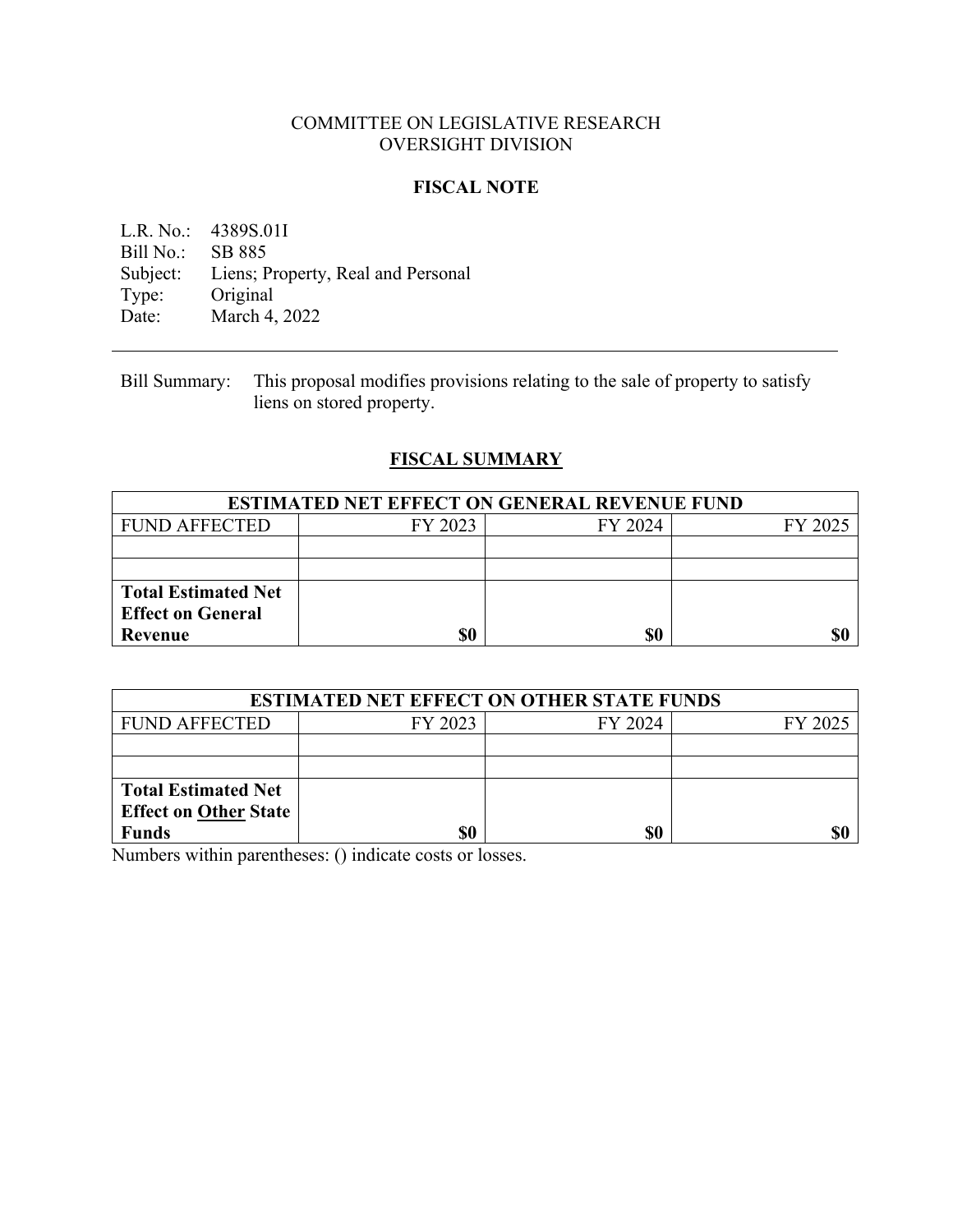| <b>ESTIMATED NET EFFECT ON FEDERAL FUNDS</b> |         |         |         |  |  |
|----------------------------------------------|---------|---------|---------|--|--|
| <b>FUND AFFECTED</b>                         | FY 2023 | FY 2024 | FY 2025 |  |  |
|                                              |         |         |         |  |  |
|                                              |         |         |         |  |  |
| <b>Total Estimated Net</b>                   |         |         |         |  |  |
| <b>Effect on All Federal</b>                 |         |         |         |  |  |
| <b>Funds</b>                                 | \$0     | \$0     |         |  |  |

| <b>ESTIMATED NET EFFECT ON FULL TIME EQUIVALENT (FTE)</b> |         |         |         |  |
|-----------------------------------------------------------|---------|---------|---------|--|
| <b>FUND AFFECTED</b>                                      | FY 2023 | FY 2024 | FY 2025 |  |
|                                                           |         |         |         |  |
|                                                           |         |         |         |  |
| <b>Total Estimated Net</b>                                |         |         |         |  |
| <b>Effect on FTE</b>                                      |         |         |         |  |

 $\Box$  Estimated Net Effect (expenditures or reduced revenues) expected to exceed \$250,000 in any of the three fiscal years after implementation of the act or at full implementation of the act.

 $\Box$  Estimated Net Effect (savings or increased revenues) expected to exceed \$250,000 in any of the three fiscal years after implementation of the act or at full implementation of the act.

| <b>ESTIMATED NET EFFECT ON LOCAL FUNDS</b> |         |         |               |  |
|--------------------------------------------|---------|---------|---------------|--|
| <b>FUND AFFECTED</b>                       | FY 2023 | FY 2024 | $FY$ 20 $2$ . |  |
|                                            |         |         |               |  |
| <b>Local Government</b>                    | \$0     | \$0     |               |  |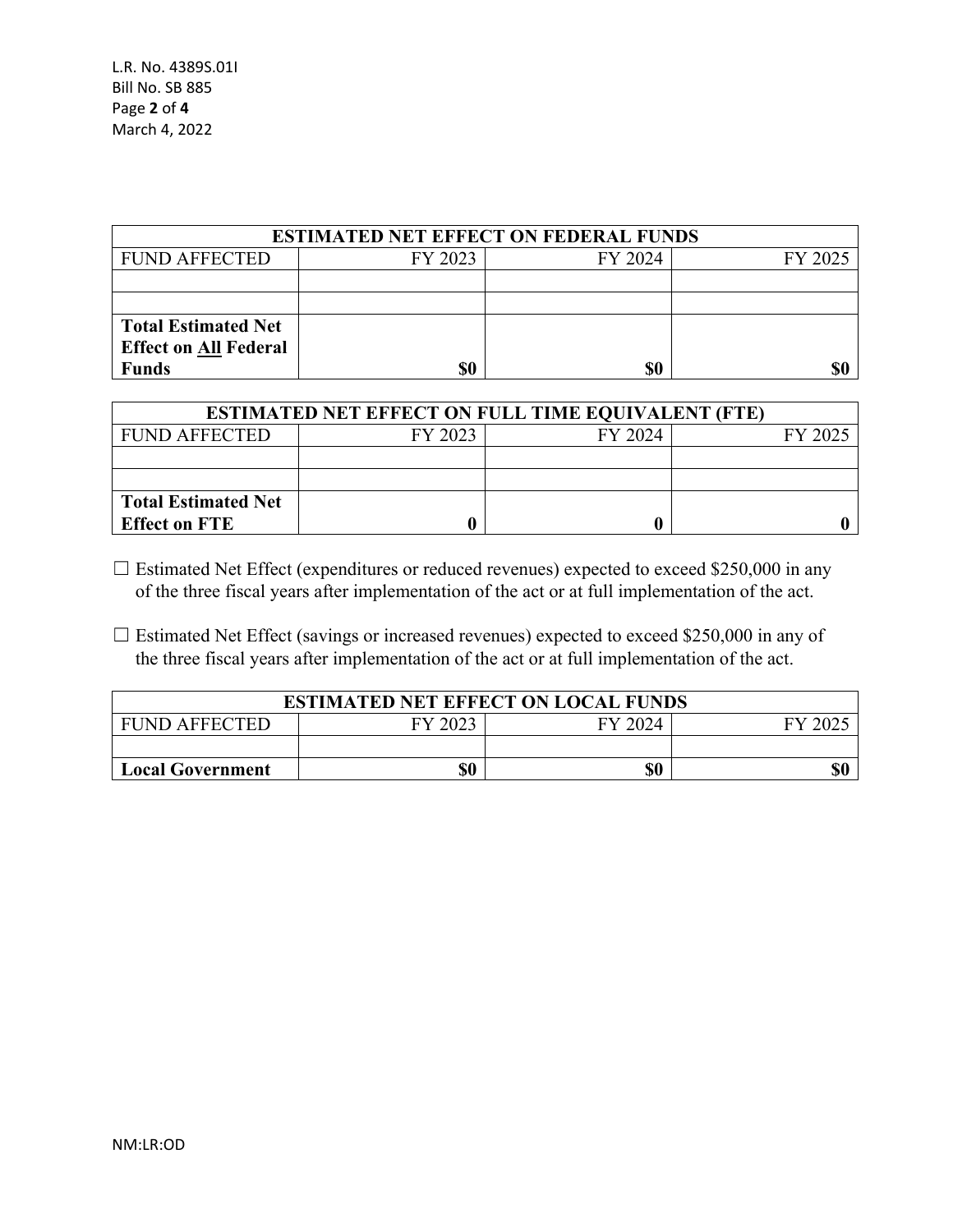L.R. No. 4389S.01I Bill No. SB 885 Page **3** of **4** March 4, 2022

## **FISCAL ANALYSIS**

#### ASSUMPTION

Officials from the **Office of the State Courts Administrator**, the **Attorney General's Office** and the **Office of Administration** each assume the proposal will have no fiscal impact on their respective organizations. **Oversight** does not have any information to the contrary. Therefore, Oversight will reflect a zero impact in the fiscal note for these agencies.

Officials from the **City of Springfield** assume the proposal will have no fiscal impact on their organization. **Oversight** does not have any information to the contrary. Therefore, Oversight will reflect a zero impact in the fiscal note.

**Oversight** only reflects the responses received from state agencies and political subdivisions; however, other cities and counties were requested to respond to this proposed legislation but did not. A listing of political subdivisions included in the Missouri Legislative Information System (MOLIS) database is available upon request.

Officials from the **Office of the Secretary of State (SOS)** note many bills considered by the General Assembly include provisions allowing or requiring agencies to submit rules and regulations to implement the act. The SOS is provided with core funding to handle a certain amount of normal activity resulting from each year's legislative session. The fiscal impact for this fiscal note to the SOS for Administrative Rules is less than \$5,000. The SOS recognizes that this is a small amount and does not expect that additional funding would be required to meet these costs. However, the SOS also recognizes that many such bills may be passed by the General Assembly in a given year and that collectively the costs may be in excess of what the office can sustain with its core budget. Therefore, the SOS reserves the right to request funding for the cost of supporting administrative rules requirements should the need arise based on a review of the finally approved bills signed by the Governor.

**Oversight** assumes the SOS could absorb the costs of printing and distributing regulations related to this proposal. If multiple bills pass which require the printing and distribution of regulations at substantial costs, the SOS could request funding through the appropriation process.

| FISCAL IMPACT - State Government | FY 2023            | FY 2024 | ${\rm F}{\rm V}$ |
|----------------------------------|--------------------|---------|------------------|
|                                  | $(10 \text{ Mo.})$ |         |                  |
|                                  |                    |         |                  |
|                                  | \$0                | \$0     | \$0              |